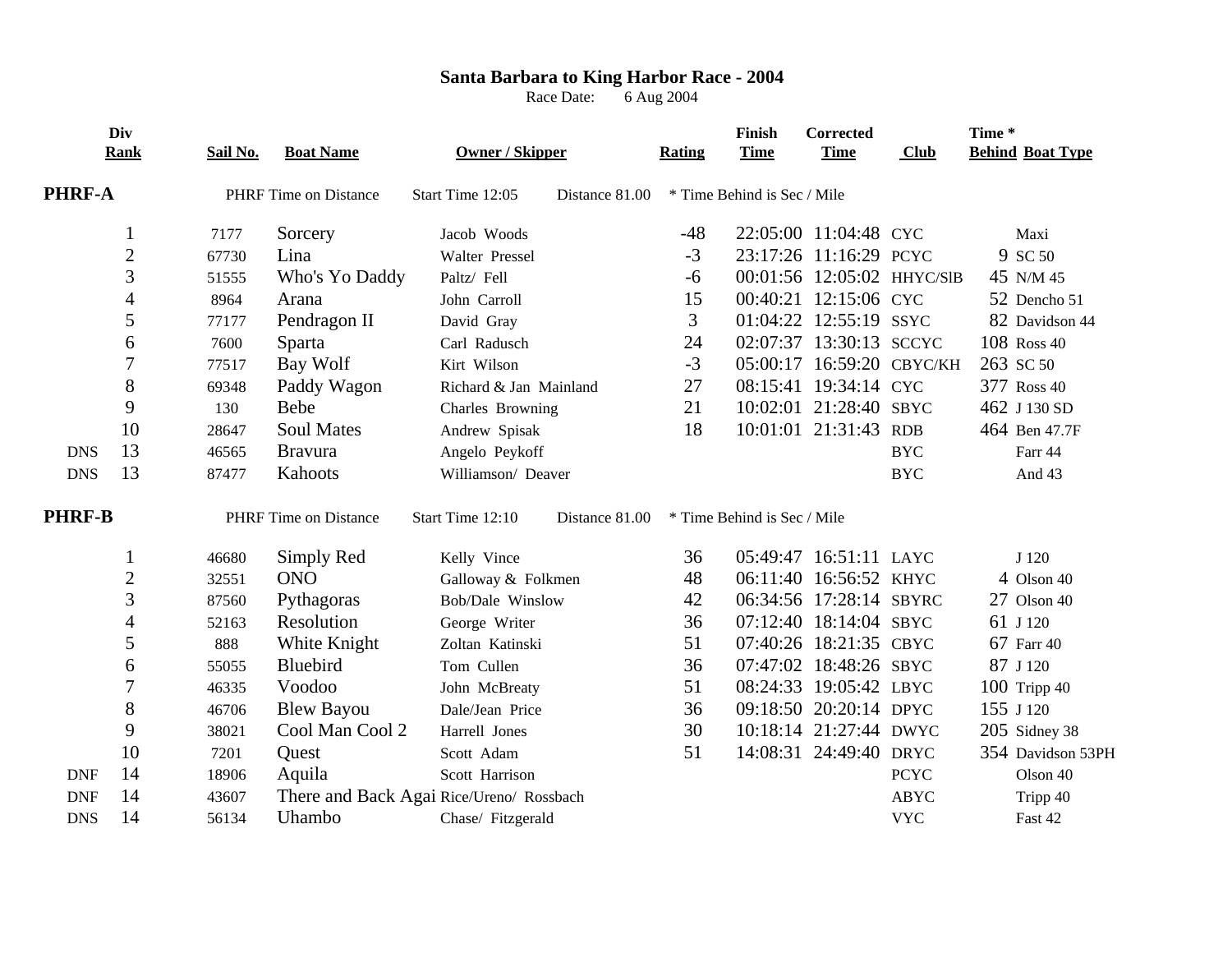| <b>PHRF-C</b> |                          |       | PHRF Time on Distance    | Start Time 12:15<br>Distance 81.00 |                | * Time Behind is Sec / Mile |                             |                         |              |  |                    |
|---------------|--------------------------|-------|--------------------------|------------------------------------|----------------|-----------------------------|-----------------------------|-------------------------|--------------|--|--------------------|
|               | $\mathbf{1}$             | 7172  | <b>Current Obsession</b> | Gary Mozer                         |                | 69                          |                             | 07:41:06 17:52:57 LBYC  |              |  | J 109              |
|               | $\overline{c}$           | 56516 | Mischief                 | Carolyn Hardy                      |                | 66                          |                             | 08:13:00 18:28:54 BCYC  |              |  | 27 J 105           |
|               | 3                        | 56106 | Tranquility              | Max & Shirley Lynn                 |                | 54                          |                             | 08:25:36 18:57:42 SBYC  |              |  | 48 Ben 40.7        |
|               | $\overline{\mathcal{A}}$ | 7075  | Martela                  | Viggo Torbensen                    |                | 60                          |                             | 08:34:43 18:58:43 SBRYC |              |  | 49 IMX 38          |
|               | 5                        | 93174 | Victorie                 | Richard Sherlock                   |                | 54                          |                             | 08:31:09 19:03:15 PCYC  |              |  | 52 Ben 40.7        |
|               | 6                        | 46481 | <b>Belly Dancer</b>      | Art McMillan                       |                | 66                          |                             | 09:02:37 19:18:31 KHYC  |              |  | 63 J 105           |
|               | $\overline{7}$           | 52075 | Quiver                   | Darly Davies                       |                | 69                          |                             | 09:55:22 20:07:13 CBYC  |              |  | 99 Dufour 40       |
|               | 8                        | 18513 | <b>Fast Chance</b>       | Steve Brown                        |                | 66                          |                             | 10:18:41 20:34:35 BCYC  |              |  | 120 Express 37     |
| <b>DNF</b>    | 13                       | 9018  | <b>Morning Star</b>      | Harbonville/ Hooper                |                |                             |                             |                         | <b>SBYRC</b> |  | Beneteau 456       |
| <b>DNF</b>    | 13                       | 28767 | <b>Broadway Babe</b>     | Jim Masion                         |                |                             |                             |                         | <b>DRYC</b>  |  | <b>C&amp;C 110</b> |
| <b>DNS</b>    | 13                       | 77910 | Kayak                    | Ken Clements                       |                |                             |                             |                         | <b>SBYC</b>  |  | Pet 41             |
| <b>DNF</b>    | 13                       | 51647 | Carmagnole               | Dan Howard                         |                |                             |                             |                         | <b>DRYC</b>  |  | Ben 1st 40.7       |
| <b>PHRF-D</b> |                          |       | PHRF Time on Distance    | Start Time 12:15                   | Distance 81.00 |                             | * Time Behind is Sec / Mile |                         |              |  |                    |
|               | $\mathbf{1}$             | 42301 | Sidekick                 | <b>Bill Webster</b>                |                | 75                          |                             | 06:10:46 16:14:31 KHYC  |              |  | $J-37$             |
|               | $\overline{c}$           | 97328 | <b>Fast Lane</b>         | Doug Steele                        |                | 72                          |                             | 08:49:25 18:57:13 CYC   |              |  | 121 J 35           |
|               | 3                        | 56136 | Bella Vita               | Marty Burke                        |                | 84                          |                             | 09:26:44 19:18:20 KHYC  |              |  | 136 Ben 36.7       |
|               | $\overline{4}$           | 46536 | <b>Twisted Sister</b>    | Tammy Vollmer                      |                | 78                          |                             | 09:20:27 19:20:09 KHYC  |              |  | 138 Ben 42 S7      |
|               | 5                        | 97875 | Montserrat               | Thomas Zahiten                     |                | 72                          |                             | 09:41:40 19:49:28 SYC   |              |  | 159 C&C 41         |
|               | 6                        | 87117 | Liz's Diamond            | Sharpe/ Kircaldie                  |                | 72                          |                             | 09:48:05 19:55:53 SBYC  |              |  | 164 J 35           |
|               | 7                        | 87781 | Slider                   | John Spille                        |                | 72                          |                             | 09:54:52 20:02:40 VYC   |              |  | 169 Morgan 45      |
|               | 8                        | 33819 | Juno                     | Cort/ Armitage                     |                | 72                          |                             | 10:26:09 20:33:57 LAYC  |              |  | 192 Exp 37         |
| <b>DNF</b>    | 17                       | 53005 | Gator                    | Tom Wheatley                       |                |                             |                             |                         | <b>LBYC</b>  |  | NOM38              |
| <b>DNF</b>    | 17                       | 46699 | Incredible               | Rick Gorman                        |                |                             |                             |                         | <b>LBYC</b>  |  | Swan 53            |
| <b>DNF</b>    | 17                       | 67777 | Aeriagnie                | Cecile Schwedes                    |                |                             |                             |                         | <b>SBYRC</b> |  | <b>C&amp;C40T</b>  |
| <b>DNF</b>    | 17                       | 32564 | Nessie                   | <b>Bob Locke</b>                   |                |                             |                             |                         | <b>SBYRC</b> |  | <b>C&amp;C 41</b>  |
| <b>DNF</b>    | 17                       | 97626 | Nitro                    | Messenger/ Cogan                   |                |                             |                             |                         | <b>KHYC</b>  |  | J 33               |
| <b>DNS</b>    | 17                       | 46048 | Breakaway                | Hugh O'Connor                      |                |                             |                             |                         | <b>CBYC</b>  |  | J 35               |
| <b>DNF</b>    | 17                       | 46575 | Calais                   | Jerry Hunter                       |                |                             |                             |                         | <b>KHYC</b>  |  | Dencho 33          |
| <b>DNF</b>    | 17                       | 77787 | Michegass                | John Mack                          |                |                             |                             |                         | <b>DPYC</b>  |  | J 36               |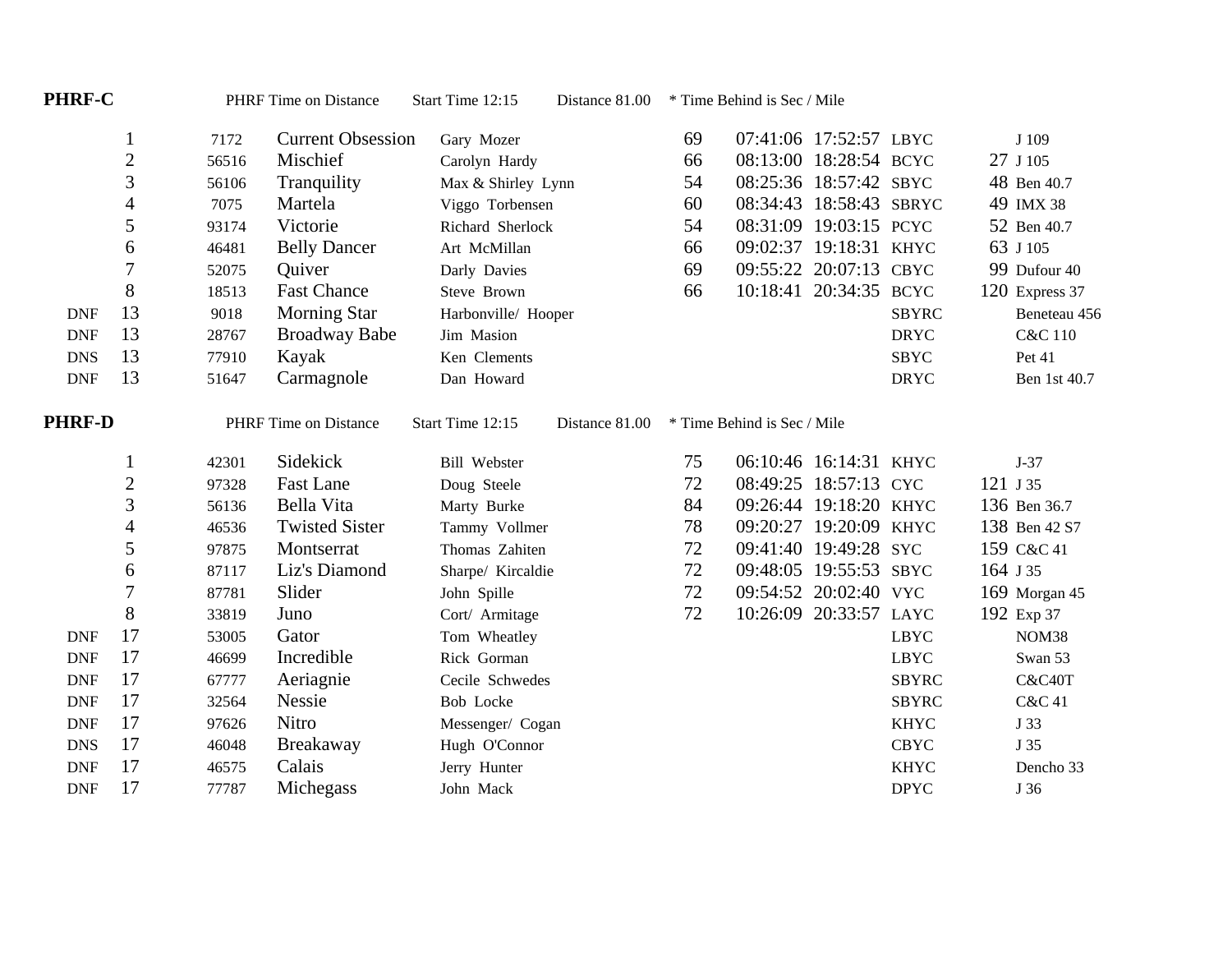| <b>PHRF-E</b> |                          | <b>PHRF</b> Time on Distance |                        | Start Time 12:20<br>Distance 81.00 | * Time Behind is Sec / Mile |     |                             |                         |              |  |                      |
|---------------|--------------------------|------------------------------|------------------------|------------------------------------|-----------------------------|-----|-----------------------------|-------------------------|--------------|--|----------------------|
|               | 1                        | 8923                         | <b>Blue Star</b>       | Larry Spencer                      |                             | 96  |                             | 09:10:07 18:40:31 PCYC  |              |  | Olson 30             |
|               | $\overline{c}$           | 97871                        | <b>Wind Dancer</b>     | PK Edwards                         |                             | 102 |                             | 09:28:01 18:50:19 VYC   |              |  | 7 Catalina 42        |
|               | 3                        | 40019                        | Freebird               | Mike Mellin                        |                             | 96  |                             | 09:28:59 18:59:23 CIYC  |              |  | 14 NY 40             |
|               | $\overline{4}$           | 67682                        | Insanity               | William Barnard                    |                             | 96  |                             | 10:10:17 19:40:41 SMWYC |              |  | 45 Olson 30          |
|               | 5                        | 56272                        | Sting                  | Schlesinger/ Ken Keiding           |                             | 90  |                             | 10:16:09 19:54:39 SBYC  |              |  | 55 J 92              |
| ${\bf P}$     | 6                        | 7301                         | Day Tripper II         | Andy Horning                       |                             | 102 |                             | 10:58:31 20:20:49 LSF   |              |  | 74 Hunter 40         |
|               | 7                        | 87150                        | <b>Strange Brew</b>    | Richard Winfield                   |                             | 96  |                             | 11:00:06 20:30:30 CBYC  |              |  | 81 Olson 30          |
|               | $8\,$                    | 46861                        | Topa                   | Mike/Jeanne Di Bella               |                             | 102 |                             | 11:08:19 20:30:37 SBYRC |              |  | 82 Ben First 38      |
|               | 9                        | 18421                        | Mar Caballo            | Mike Amery                         |                             | 108 |                             | 11:38:11 20:52:23 SBYC  |              |  | 98 Farr 10-20        |
|               | 10                       | 27620                        | Gauntlet               | George Doran                       |                             | 108 |                             | 11:40:23 20:54:35 SBSC  |              |  | 99 Erickson 39       |
|               | 11                       | 46754                        | Green Dragon           | Gary Green                         |                             | 108 |                             | 12:37:50 21:52:02 SBYRC |              |  | 142 Cat 380          |
| <b>DNF</b>    | 15                       | 7880                         | <b>Blue Norther</b>    | John W Taylor                      |                             |     |                             |                         | <b>CYC</b>   |  | Co143M               |
| <b>DNF</b>    | 15                       | 47560                        | Pipe Dream             | John Davis                         |                             |     |                             |                         | <b>SIBYC</b> |  | <b>CF37</b>          |
| <b>DNF</b>    | 15                       | 56278                        | Tenacious              | James Meyer                        |                             |     |                             |                         | <b>KHYC</b>  |  | Hunter <sub>40</sub> |
|               |                          |                              |                        |                                    |                             |     |                             |                         |              |  |                      |
| <b>PHRF-F</b> |                          |                              | PHRF Time on Distance  | Start Time 12:25                   | Distance 81.00              |     | * Time Behind is Sec / Mile |                         |              |  |                      |
|               | $\mathbf{1}$             | 77839                        | <b>Rush Street</b>     | Larry Leveille                     |                             | 111 |                             | 09:15:59 18:21:08 SBYC  |              |  | $J-29$               |
|               | $\mathfrak{2}$           | 67425                        | <b>Friction Loss</b>   | Shawn Ivie                         |                             | 138 |                             | 10:00:07 18:28:49 SBYRC |              |  | 6 J-30               |
|               | $\mathfrak{Z}$           | 57858                        | Comet                  | Don Currie                         |                             | 129 |                             | 10:11:56 18:52:47 PMYC  |              |  | 23 Morgan 36M        |
|               | $\overline{\mathcal{A}}$ | 67650                        | Hooligan               | Clark Baxter                       |                             | 114 |                             | 10:05:32 19:06:38 DWYC  |              |  | 34 Cat 38            |
|               | 5                        | 7378                         | Conception             | Stephen Ewing                      |                             | 132 |                             | 10:49:57 19:26:45 RBYC  |              |  | 49 ERC37             |
|               | 6                        | 56000                        | <b>Trojan Conquest</b> | Allen Cheeks/ Robyn Webb           |                             | 114 |                             | 11:04:41 20:05:47 KHYC  |              |  | 78 Eric 38           |
|               | 7                        | 73229                        | Y-Wait                 | Jack Mayer                         |                             | 132 |                             | 11:29:39 20:06:27 DRYC  |              |  | 78 Laser 28          |
|               | 8                        | 7124                         | Radiant                | Fin Beven                          |                             | 114 |                             | 11:20:10 20:21:16 LAYC  |              |  | 89 Cal 40            |
| <b>DNF</b>    | 15                       | 2181                         | Moondancer             | Joseph Ebin                        |                             |     |                             |                         | <b>DRYC</b>  |  | Cal 39-2             |
| <b>DNF</b>    | 15                       | 7158                         | Magic II               | Jim Brock                          |                             |     |                             |                         | <b>LSF</b>   |  | Cal 40               |
| <b>DNF</b>    | 15                       | 46654                        | Huff'n Puff            | Dave Thomas                        |                             |     |                             |                         | <b>ALYC</b>  |  | Morgan 45C           |
| <b>DNF</b>    | 15                       | 56109                        | Can2                   | Jaime Cantu                        |                             |     |                             |                         | <b>PMYC</b>  |  | Jeanneau 37          |
| <b>DNF</b>    | 15<br>15                 | 97371                        | Teaser                 | Rasse/ Guccione                    |                             |     |                             |                         | <b>DRYC</b>  |  | Santana 3030         |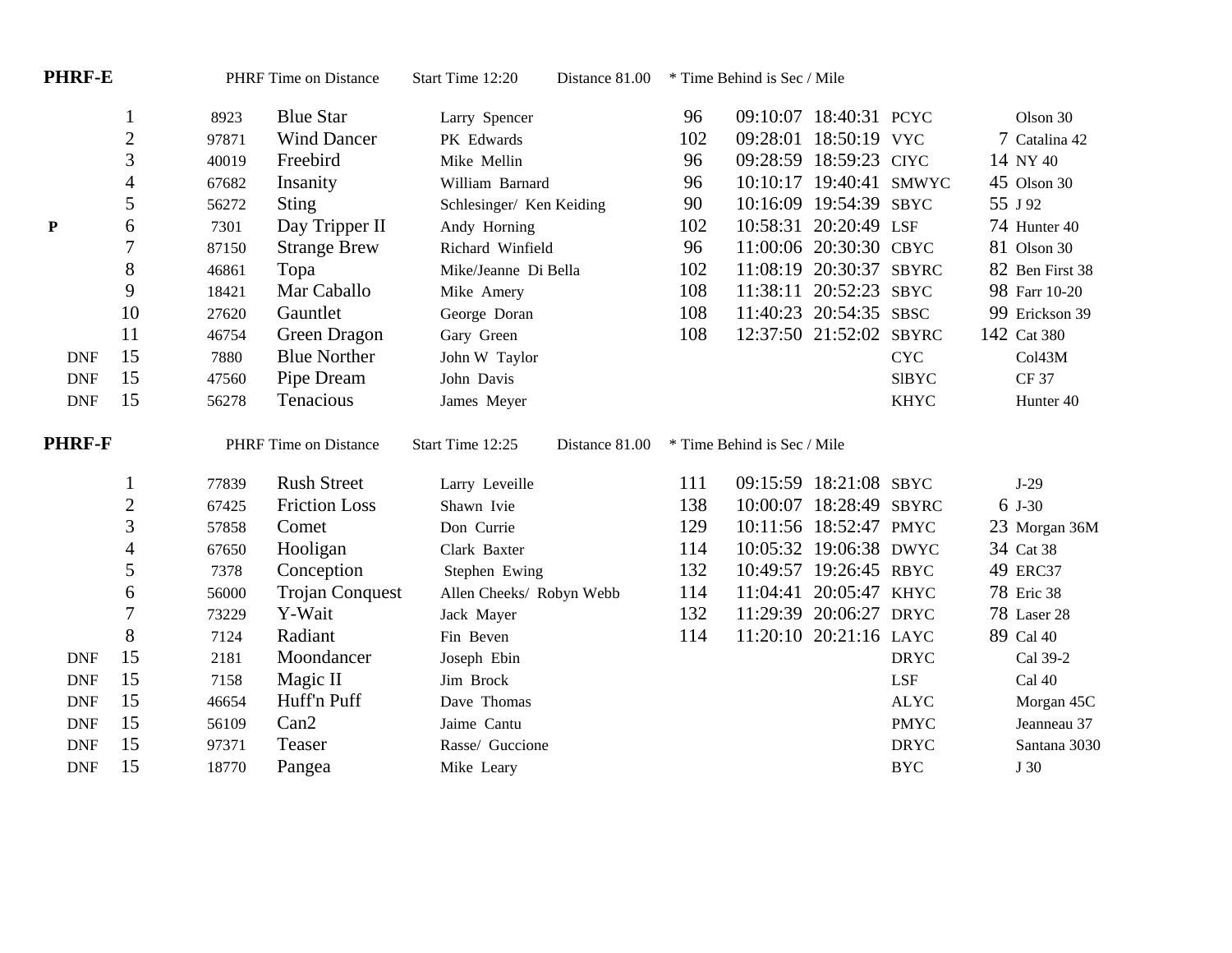| PHRF-G        |                          |       | <b>PHRF</b> Time on Distance | Start Time 12:25     | Distance 81.00 | * Time Behind is Sec / Mile |                             |                         |             |                  |
|---------------|--------------------------|-------|------------------------------|----------------------|----------------|-----------------------------|-----------------------------|-------------------------|-------------|------------------|
|               | $\perp$                  | 57935 | Proper Lady                  | Bob Cash             |                | 192                         |                             | 11:08:28 18:24:16 KHYC  |             | Isl 32-2         |
|               | $\overline{c}$           | 97990 | Aries                        | Tim Racisz           |                | 150                         |                             | 10:32:45 18:45:15 HGYC  |             | 16 Erickson 32-3 |
|               | 3                        | 46476 | Lost Bikini                  | Dennis West          |                | 141                         |                             | 10:30:50 18:55:29 CIYC  |             | 23 Hunter 376    |
|               | $\overline{\mathcal{A}}$ | 46690 | Too Much Fun                 | Doug Farrell         |                | 141                         |                             | 10:47:31 19:12:10 VYC   |             | 35 Cat 34        |
|               | 5                        | 77040 | Moonbeam                     | Walecki Guys         |                | 168                         |                             | 11:25:23 19:13:35 KHYC  |             | 37 Merit 25      |
|               | 6                        | 97704 | Psyche's Song                | Wann Rawles          |                | 144                         |                             | 11:01:20 19:21:56 SBYC  |             | 43 Freedon 38    |
|               | 7                        | 37688 | El Tigre                     | Kari Keidser         |                | 168                         |                             | 11:49:32 19:37:44 RBYC  |             | 54 Cal 3-30      |
|               | 8                        | 17666 | Crossfire                    | Fritz Dawson         |                | 141                         |                             | 11:19:52 19:44:31 KHYC  |             | 59 Cal 36        |
|               | 9                        | 77417 | Eclipse                      | Jim Dembowski        |                | 156                         |                             | 11:42:31 19:46:55 VYC   |             | 61 Moore 24      |
|               | 10                       | 46012 | Windfall                     | Tiffany Brain        |                | 141                         |                             | 11:47:24 20:12:03 CYC   |             | 80 Cal 33-2      |
| <b>DNF</b>    | 14                       | 7035  | <b>Grateful Daze</b>         | Mark Waters          |                |                             |                             |                         | <b>KHYC</b> | Cust38           |
| <b>DNS</b>    | 14                       | 46615 | Valkyrie                     | Merie Blasjo         |                |                             |                             |                         | <b>SBSC</b> | Npt 30           |
| <b>DNS</b>    | 14                       | 46231 | Jessica                      | Raymand Cech         |                |                             |                             |                         | <b>CYC</b>  | Newpt 30         |
| <b>ULDB-A</b> |                          |       | PHRF Time on Distance        | Start Time 12:00     | Distance 81.00 |                             | * Time Behind is Sec / Mile |                         |             |                  |
|               | $\mathbf{I}$             | 50100 | Margaritaville 1 1/2         | Jay Steinbeck        |                | $-72$                       |                             | 21:32:13 11:09:25 CYC   |             | Farr/And 52      |
|               | $\overline{c}$           | 55555 | Victoria 5                   | Michael Campbell     |                | $-84$                       |                             | 21:22:41 11:16:05 LBYC  |             | 5 TP 52          |
|               | 3                        | 46860 | J-Bird/Locomotion            | David Janes          |                | $-45$                       |                             | 22:16:33 11:17:18 BCYC  |             | 6 Andrews 45     |
|               | $\overline{\mathcal{A}}$ | 97777 | Medicine Man                 | Bob Lane             |                | $-93$                       |                             | 21:15:50 11:21:23 LBYC  |             | 9 Andrews 61     |
|               | 5                        | 77000 | Pendragon 4                  | John MacLaurin       |                | $-60$                       |                             | 22:00:36 11:21:36 CYC   |             | 9 Davidson       |
|               | 6                        | 7779  | Alchemy                      | Richard/Mary Compton |                | $-141$                      |                             | 20:29:24 11:39:45 SBYC  |             | 22 And 77        |
|               | 7                        | 56203 | <b>Stark Raving Mad</b>      | James C. Madden      |                | $-27$                       |                             | 23:16:08 11:52:35 NHYC  |             | 32 J 145         |
|               | $8\,$                    | 69933 | Ripple                       | Justin McJones       |                | $-12$                       |                             | 00:01:36 12:17:48 LAYC  |             | 51 Riptide 35    |
|               | 9                        | 87299 | Firebird                     | Greg Sands           |                | $-9$                        |                             | 01:22:37 13:34:46 SLBYC |             | 108 N/M 55       |
| <b>DNS</b>    | 11                       | 68    | Vicki                        | Al & Vicki Schultz   |                |                             |                             |                         | <b>NHYC</b> | Andrews 70       |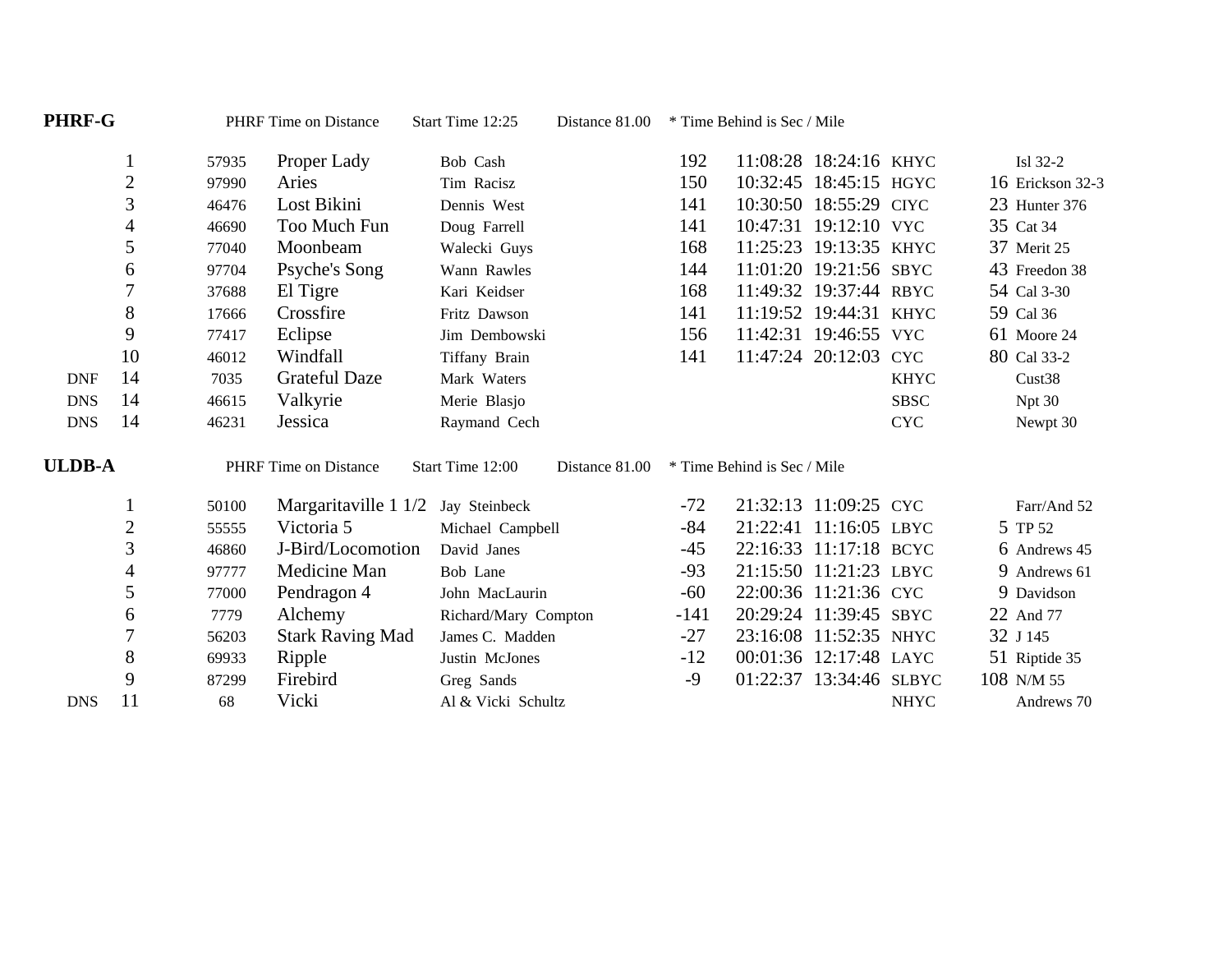| <b>ULDB-B</b> |                          |       | PHRF Time on Distance   | Start Time 12:05  | Distance 81.00 |      | * Time Behind is Sec / Mile |                         |              |                 |
|---------------|--------------------------|-------|-------------------------|-------------------|----------------|------|-----------------------------|-------------------------|--------------|-----------------|
|               | $\mathbf{1}$             | 111   | <b>Buzz</b>             | Doug Deaver       |                | 27   |                             | 23:43:37 11:02:10 SBYC  |              | Hend 30         |
|               | $\overline{c}$           | 51044 | Farr Out                | Stanley Stalford  |                | 12   |                             | 23:36:20 11:15:08 CYC   |              | 10 Farr 40      |
|               | 3                        | 51483 | Piranha                 | David Voss        |                | 12   |                             | 00:22:42 12:01:30 OYC   |              | 44 Farr 40-2    |
|               | $\overline{\mathcal{L}}$ | 35010 | Jaicaibon               | John Musa         |                | 27   |                             | 04:31:26 15:49:59 SDYC  |              | 213 1D35        |
| ${\bf P}$     | 5                        | 7700  | <b>Bull</b>             | Seth Radow        |                | 9    |                             | 05:07:47 16:50:38 CYC   |              | 258 Sydney 40-T |
|               | 6                        | 18926 | Horizon                 | Jack Taylor       |                | $-3$ |                             | 05:09:25 17:08:28 DPYC  |              | 271 SC 50       |
|               | $\overline{7}$           | 35047 | Tabasco                 | John Wylie        |                | 27   |                             | 06:22:00 17:40:33 SDYC  |              | 295 1D35        |
|               | $8\,$                    | 45000 | Terra's XL              | Anthony Barran    |                | 6    |                             | 07:00:14 18:47:08 CYC   |              | 344 J/N ILC 40  |
|               | 9                        | 31401 | Main Squeeze            | Dorfman/ Jacobs   |                | $-6$ |                             | 09:15:03 21:18:09 DRYC  |              | 456 SC 50       |
| <b>DNF</b>    | 12                       | 35032 | Penguin                 | Scott Nordeng     |                |      |                             |                         | <b>VYC</b>   | 1D35            |
| <b>DNF</b>    | 12                       | 83400 | <b>Black Knight</b>     | Phillip Friedman  |                |      |                             |                         | <b>DRYC</b>  | Farr 39         |
| <b>ULDB-C</b> |                          |       | PHRF Time on Distance   | Start Time 12:10  | Distance 81.00 |      | * Time Behind is Sec / Mile |                         |              |                 |
|               | $\mathbf{1}$             | 7800  | Gimme Shelter           | Downing/ Lewis    |                | 39   |                             | 23:46:28 10:43:49 DRYC  |              | Martin 243      |
|               | $\overline{2}$           | 77870 | Capt. Sluggo            | Windlow Syndicate |                | 69   |                             | 05:01:51 15:18:42 SBYC  |              | 204 Hob 33      |
|               | 3                        | 18333 | XS                      | Thawley/ Queen    |                | 84   |                             | 07:46:11 17:42:47       | <b>CHIYC</b> | 310 Mull 30     |
|               | $\overline{4}$           | 7707  | Ghost II                | Al Berg           |                | 30   |                             | 06:54:32 18:04:02 SMWYC |              | 326 Farr 395    |
|               | 5                        | 46778 | Wildcat                 | John Staff        |                | 36   |                             | 08:33:36 19:35:00 SBYRC |              | 393 Cheetah 30  |
|               | 6                        | 87355 | <b>Mighty Mouse</b>     | Michael Georgla   |                | 156  |                             | 11:33:36 19:53:00 SMWYC |              | 407 Martin 242  |
|               | $\overline{7}$           | 87112 | <b>Blade Runner</b>     | Gerhard Klose     |                | 81   |                             | 10:04:41 20:05:20 DRYC  |              | 416 Hobie 33    |
| <b>DNF</b>    | 10                       | 87027 | <b>Flying Dutchman</b>  | Paul Zambriski    |                |      |                             |                         | <b>KHYC</b>  | Hobie 33        |
| <b>DNF</b>    | 10                       | 87478 | <b>Star Dancer</b>      | Kyra Sweda        |                |      |                             |                         | <b>SFVYC</b> | Davidson 30     |
| J 105         |                          |       | PHRF Time on Distance   | Start Time 12:20  | Distance 81.00 |      | * Time Behind is Sec / Mile |                         |              |                 |
|               | $\mathbf{1}$             | 46464 | Joie De Vivre           | Jeff Mueller      |                | 84   |                             | 08:53:37 18:40:13 SBYC  |              | J 105           |
|               | $\overline{2}$           | 621   | Indigo3                 | Scott Birnberg    |                | 84   |                             | 10:11:13 19:57:49 LBYC  |              | 57 J 105        |
|               | 3                        | 395   | Off the Porch           | Scott McDaniel    |                | 84   |                             | 10:23:01 20:09:37 SiBYC |              | 66 J 105        |
|               | $\overline{\mathcal{A}}$ | 524   | Escapade                | Mark Noble        |                | 84   |                             | 10:28:41 20:15:17 SBYC  |              | 70 J 105        |
| <b>DNF</b>    | 10                       | 7105  | <b>Speed Play</b>       | Eric Axford       |                |      |                             |                         | <b>SDYC</b>  | J 105           |
| <b>DNF</b>    | 10                       | 605   | <b>Short Skirt</b>      | Peter Lufkin      |                |      |                             |                         | <b>SBYC</b>  | J 105           |
| <b>DNF</b>    | 10                       | 46625 | J-Hawk                  | David/Henry Brown |                |      |                             |                         | <b>CYC</b>   | J 105           |
| <b>DNF</b>    | 10                       | 46287 | <b>Twelve Bar Blues</b> | Charles Spears    |                |      |                             |                         | <b>SBYRC</b> | J 105           |
| <b>DNF</b>    | 10                       | 474   | Free Enterprise         | Alex Rassmussen   |                |      |                             |                         | <b>SBYC</b>  | J 105           |